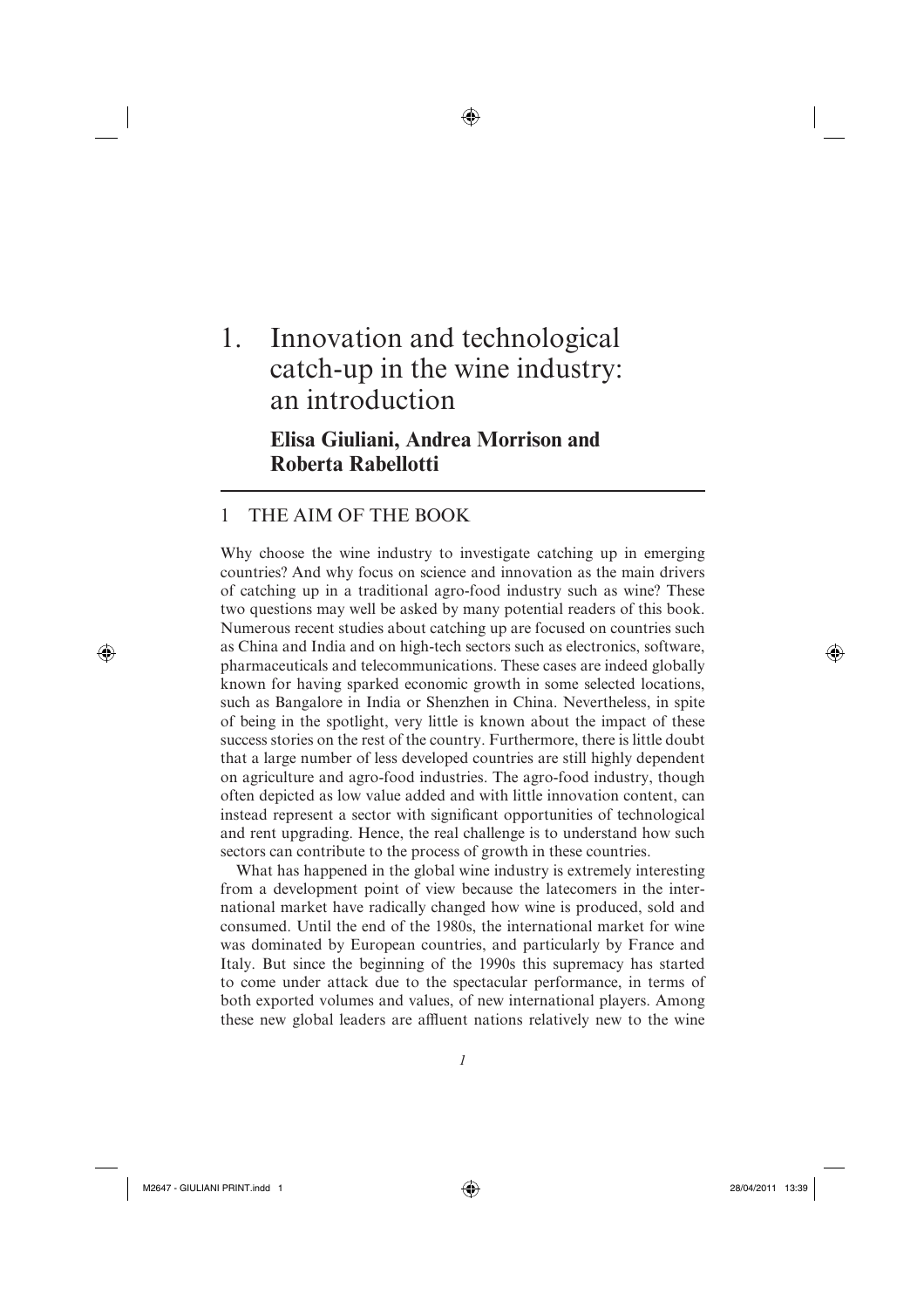sector, such as the USA and Australia, and emerging economies, such as Argentina, Chile and South Africa.

The main argument supported in this book is that innovation in product and process, spurred by consistent investments and research efforts, has played a prominent role in the emergence of New World producers in the international market. Scientists have performed a key innovative role in the wine industry since the 1860s' *phylloxera* outbreak, but traditionally the production of good wines has been a privilege of a few *terroir*<sup>1</sup> and a few producers, with the secrets transmitted from generation to generation. The empirical evidence collected in this book shows that NW producers have radically improved the quality of their wines, investing in research in universities and laboratories, strengthening the link between university and industry and importing external knowledge through experts. An investigation into the wine industry in countries such as Argentina, Chile and South Africa represents an extraordinary opportunity to show how a traditional agro-food industry can become highly competitive and catch up in the global market, when following a different trajectory from the long-standing leading countries, a new pathway in which innovation, science and research play a prominent role.

Therefore, the research questions in this book are as follows. What are the main conditions for successful catching up in the wine industry? Are scientific and technological knowledge, and institutions devoted to its production and diffusion, key ingredients for catching up? And if so, to what extent have New World countries developed indigenous technological and scientific capabilities? Were they able to enter the international scientific community successfully? Are there diverse catching-up trajectories emerging with the recent upsurge of New World countries? What can be learned from the successful case of the wine industry that can be extended to agrofood industries in general?

To answer these questions, a research project – Innovation and Globalization in the Wine Sector: An International Comparison between Argentina, Chile, Italy and South Africa – was carried out by the editors of this book, collecting new empirical evidence on wine firms, researchers in wine-related disciplines and industry-supporting institutions. To complement and enrich the findings of this project, some prominent scholars in the field were invited to contribute to the book. Some of these contributions were discussed in a workshop organized in 2009 at Università del Piemonte Orientale in Novara, Italy. The selected contributions are collected in this book, which is divided into two parts. In Part I, Chapters 2–4 adopt a macro-level perspective to analyze the process of catch-up in a variety of contexts (that is, both emerging and developed economies), with a focus on the role played by scientific research and innovation. Part II comprises a set

⊕

 $\mathscr{L}$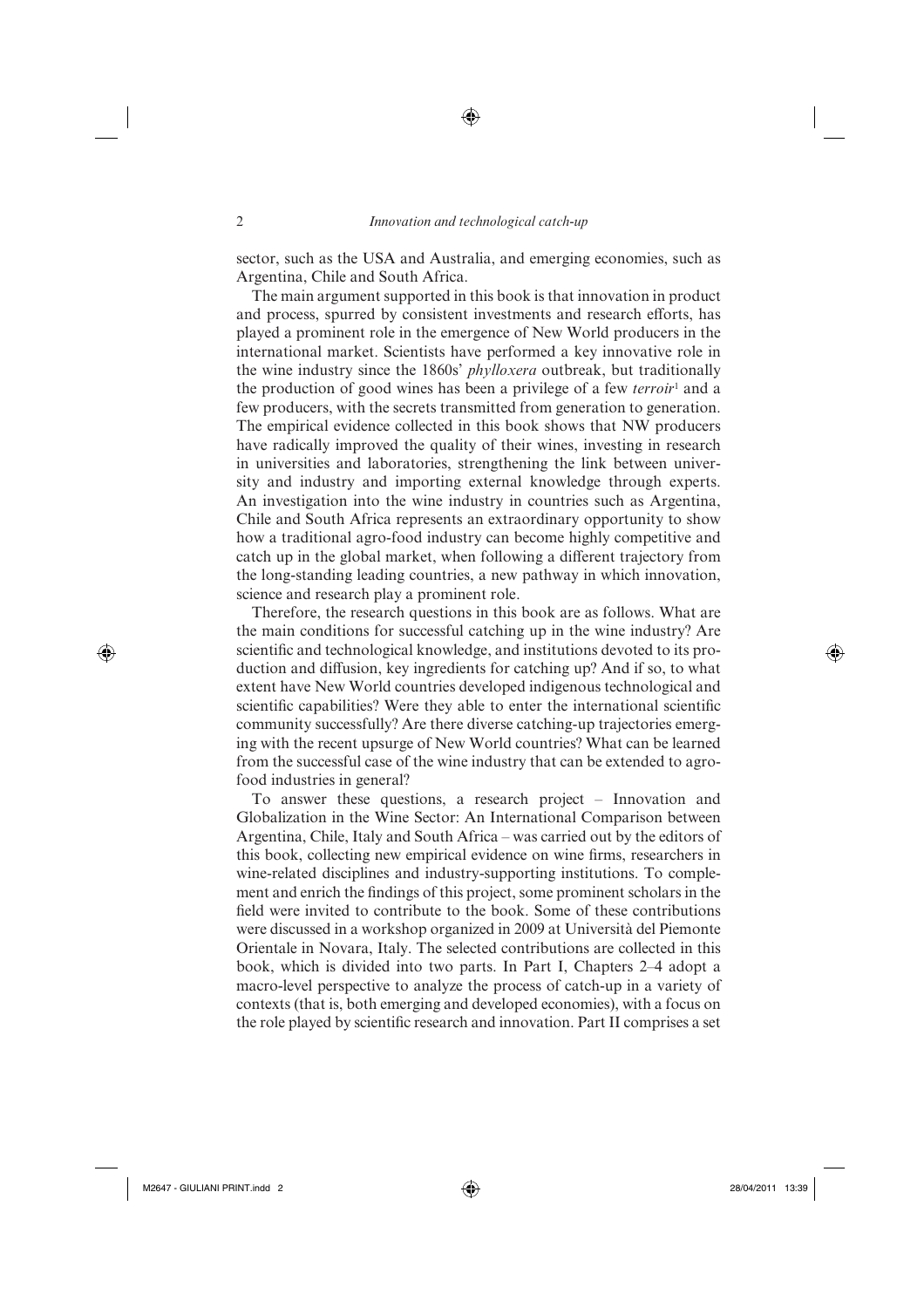$\mathscr{L}$ 

of case studies on the main drivers of catch-up: universities and researchers, public institutions and firms, in Argentina, Chile and South Africa.

The book contributes to the existing knowledge in several ways. While contemporary accounts of catching up have mainly followed the high-tech fad (Malerba and Mani, 2009), here we shift the focus to the agro-food industry. We do so by providing fresh empirical evidence on places and countries that have seldom been at the centre of the analysis, but from which original and important lessons can be drawn. One such lesson is that beneath the surface of traditional industries there can be significant investments in knowledge-intensive activities, which create unique opportunities for catching up with leading countries. Moreover, the book challenges the conventional rhetoric about the backwardness of innovation systems in less developed countries, which are often thought to be plagued by few university–industry linkages and poor technological advancements on the side of domestic firms. In contrast, this research shows that in Argentina, Chile and South Africa, although at different levels of advancement, innovation systems, in which firms and other organizations have configured new inter-organizational relational models, have contributed significantly to the generation of higher-value products and new business opportunities. In the light of this, the empirical evidence collected in this book may be of relevance not only for scholars of innovation and development, but also for policy makers interested in understanding how to engage in catching up in the agro-food sectors.

This introductory chapter is organized as follows. Section 2 contains a discussion about the concept of catching up, which in our view goes beyond the idea of a unique path of convergence towards the leader, showing that latecomers can succeed by following different learning trajectories. In Section 3 we introduce the idea of an innovation system, which is discussed considering both a national perspective, in particular looking at the institutional difference between developed and emerging economies, and a sectoral one, which looks at the industry-specific commonalities across countries. Section 4 focuses on the role of science, universities and researchers within the wine system of innovation. We contend that building indigenous technological and scientific capabilities is a necessary requirement for latecomers that want to compete in international markets. Section 5 concludes with a presentation of the structure of the book.

## 2 CATCHING UP: THEORY AND EXPERIENCES

The concept of catching up has been commonly used in the economic literature to indicate the ability of a country to reduce income and productivity

⊕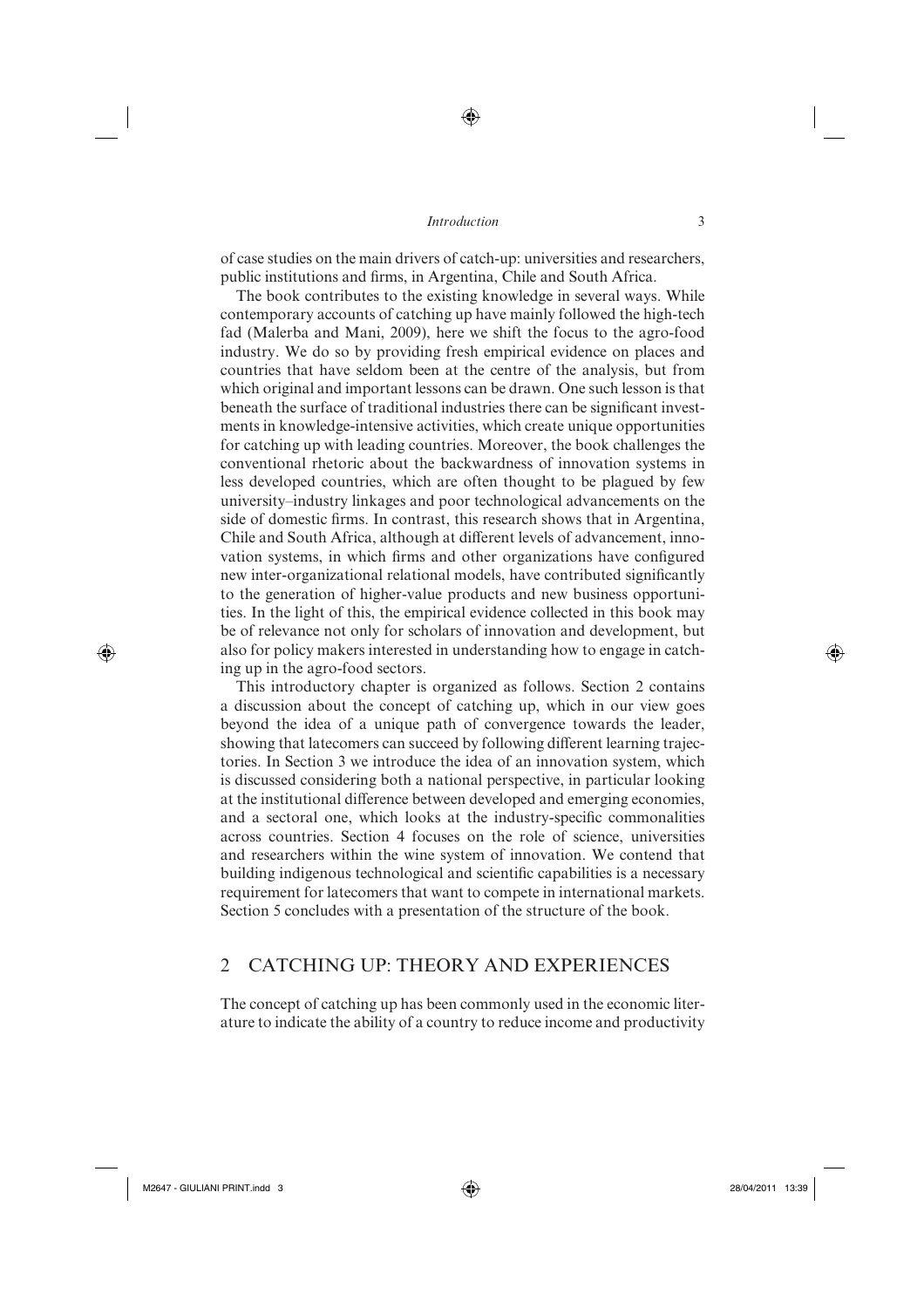$\mathscr{L}$ 

gaps with the leaders. In the earlier debate, catching up was straightforward: the larger the productivity gap between backward economies and the leaders, the higher the potential for the former to make a large leap. Therefore, backward countries were expected to grow more quickly than leaders, so that in the long run they would inevitably converge towards a similar per capita income. The above argument rests on the idea that latecomers can easily import technology and, through it, access and reap the benefits of international technological spillovers. In this view, catching up is considered to be a question of relative speed in a race along a fixed track, and technological learning is understood as a cumulative and linear process, which consists in copying the blueprint made by the leaders, rather than running in a new direction (Perez, 1986).

Since the end of the 1980s the spectacular performance of the newly industrializing countries (NICs) in Asia has encouraged novel conceptualizations of economic growth and structural change, given that the Asian experience could not be explained as the result of the import and adoption of technologies and organizational models developed in advanced countries, as implied by the theory of economic growth that prevailed in the 1950s and 1960s (Solow, 1956). There is a broad consensus in the literature that the progress of Asian NICs has involved significant deviations from earlier industrialization experiences, entailing distinctive strategic innovations, learning paths, accumulation of absorptive capacities and institutional building (Lall, 1992; Bell and Pavitt, 1993; Hobday, 1995; Kim, 1997; Altenburg et al., 2008).

According to the pioneering contribution by Abramovitz (1986), catch-up is a process going far beyond the mere adoption of new technologies, and depends on the ability of countries to build some 'technological congruence' with leaders as well as their own 'social capabilities'. The first concept indicates the conditions that latecomers need to share, at least to a certain degree, with leaders, in order to adopt their models. These might refer to economic factors such as market size, availability of inputs, consumer tastes, and so forth. The latter concept concerns issues such as technical competence as well as educational infrastructure, and more broadly those institutions supporting technological capabilities. In a similar vein, Nelson and colleagues have argued that catching-up countries need to master not only 'physical' technologies; they rather have to build 'social' technologies (Nelson and Sampat, 2001), which include 'organisational forms, bodies of law, public policies, codes of good business and administrative practice, customs norms' (Mazzoleni and Nelson, 2007: 1513).

All in all, the above-mentioned approaches clearly indicate that catching up is more than simply copying new technologies; it requires creative adaptation and innovation along and beyond the model followed by

⊕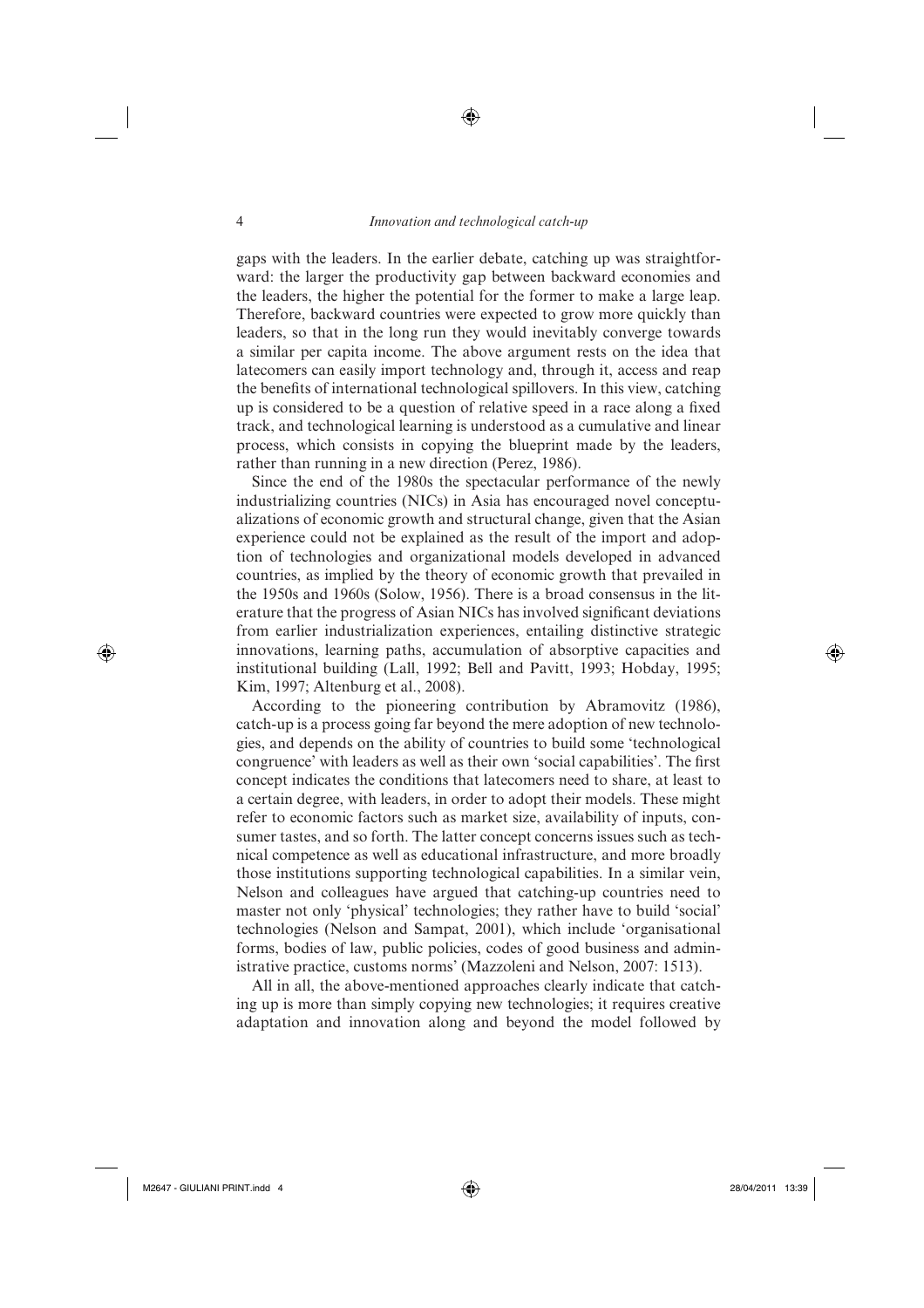$\mathscr{L}$ 

forerunners. Therefore, in their catching-up effort, latecomers do not simply follow the technological path of the advanced countries; they may skip some stages or even create their own individual path (Lee and Lim, 2001). Late entrants build on existing knowledge, but they would eventually depart from it by following their own trajectory of development. As suggested by Perez and Soete (1988), this occurs when windows of opportunity in the prevailing techno-economic paradigm (that is, the set of interrelated technical and organizational innovations that characterize the existing mode of production) open up. At such turning points, taking over is possible since incumbents are locked in existing technologies, management practices and labor skills. The burden of previous investments makes it difficult for them to fully recognize changes taking place in the external environment and endorse them. This eventually hampers the adoption of new technologies among leaders, which instead will diffuse more quickly elsewhere, in countries not bound to the old technology and the related institutional context. An excellent illustrative case comes from the history of economic development: the latecomer Germany developed its own way to industrialization based on the system of investment banks, and in so doing outpaced the UK in the early twentieth century. Similarly in the 1970s and 1980s, first Japan, then Korea and Taiwan, took over western economies in several high-tech sectors thanks to engineering excellence and government support (Mazzoleni and Nelson, 2007).

While much of the discussion on catching up has been carried out at the country level, there is also an interesting stream of literature extending this idea (or conceptualization) to sectors within and between national boundaries (Mytelka, 2004; Niosi and Reid, 2008; Malerba and Mani, 2009). In the chapters of this book, we investigate catching up and forging ahead in the wine industry, making the point that in this specific sector, the rise of latecomers in the global wine market, including some emerging countries (that is, Argentina, Chile and South Africa) has occurred thanks to significant discontinuities in both technologies and market demand. The discontinuities reflect the fact that in the 1980s to 1990s, new pathways for the production and marketing of wines have been explored by latecomer countries, which departed from the established business models of Old World countries, such as Italy and France. In other words, New World producers have prompted the process of technological modernization, product standardization and marketing innovation, which have proved to be in line with the requirements in the international market. More than that, these countries set the foundation for a new paradigm in the wine industry, based on a market-driven scientific approach to wine production. Such modernization has challenged OW producers, and has had a remarkable impact not only on the industry knowledge base, but also on

⊕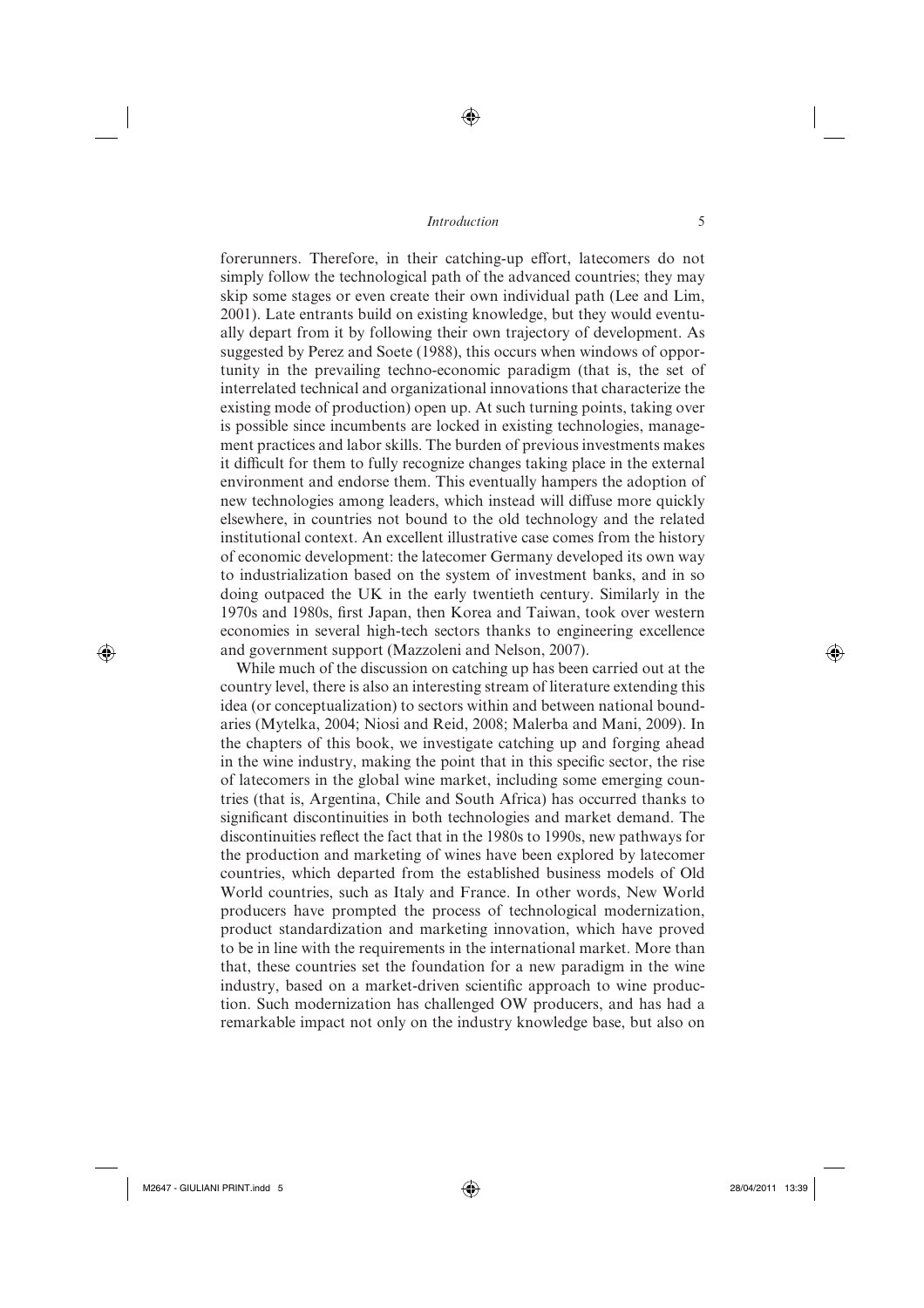$\mathscr{L}$ 

the relevant industry actors (for example, universities, regulatory bodies, companies) in both New and Old World producers.

### 3. INNOVATION SYSTEMS AND CATCHING UP

In the catching-up debate, the adoption of an innovation system perspective (Freeman, 1987; Lundvall, 1992; Edquist, 1997) has contributed to shifting the emphasis from resource endowments and comparative advantages to institutional variables, capabilities and the dynamic creation of competitive advantages. Focusing attention on innovation systems in development economics has followed from the realization of the need for conscious and purposive innovation effort and capacity building in less developed countries (Lundvall et al., 2009; Malerba and Mani, 2009). The burgeoning literature on innovation systems in less developed areas exemplifies the increased attention placed on the broad institutional set-up affecting learning as well as searching and exploring (Lundvall et al., 2009). As Nelson and Nelson (2002) emphasize, the innovation system idea is an institutional conception *par excellence*, articulated at the national, regional and local levels and characterized by the interaction of  $d$ ifferent actors – firms, universities, technology transfer organizations, service providers – as well as by frameworks and norms, set within relatively well-defined boundaries.

In less developed countries, where new frontier innovation is still scarcely generated and the bulk of knowledge and technology is imported, scholars have stressed the importance of extra-national influences on the innovation process, given that linkages with foreign firms and organizations play a central role in helping to operate innovation systems. The sectoral system approach (Malerba, 2004) complements the national and regional perspectives by underlying the transnational dimension of sectoral systems, that is, the role of international actors, linkages and transmission mechanisms, and the limits of national policies in the framework of increased global integration. In addition to the structuring of national and local innovation systems, inflows of knowledge and technology from external sources, as well as the dynamics of demand along the internationally fragmented chains of production, are essential components for upgrading and learning in emergent economies (Pietrobelli and Rabellotti, 2009).

State-of-the-art literature has therefore suggested that innovation systems in less developed countries are mainly *learning* systems and that connections outside national boundaries are crucial to acquire and absorb external knowledge (Viotti, 2002). These views have often been

⊕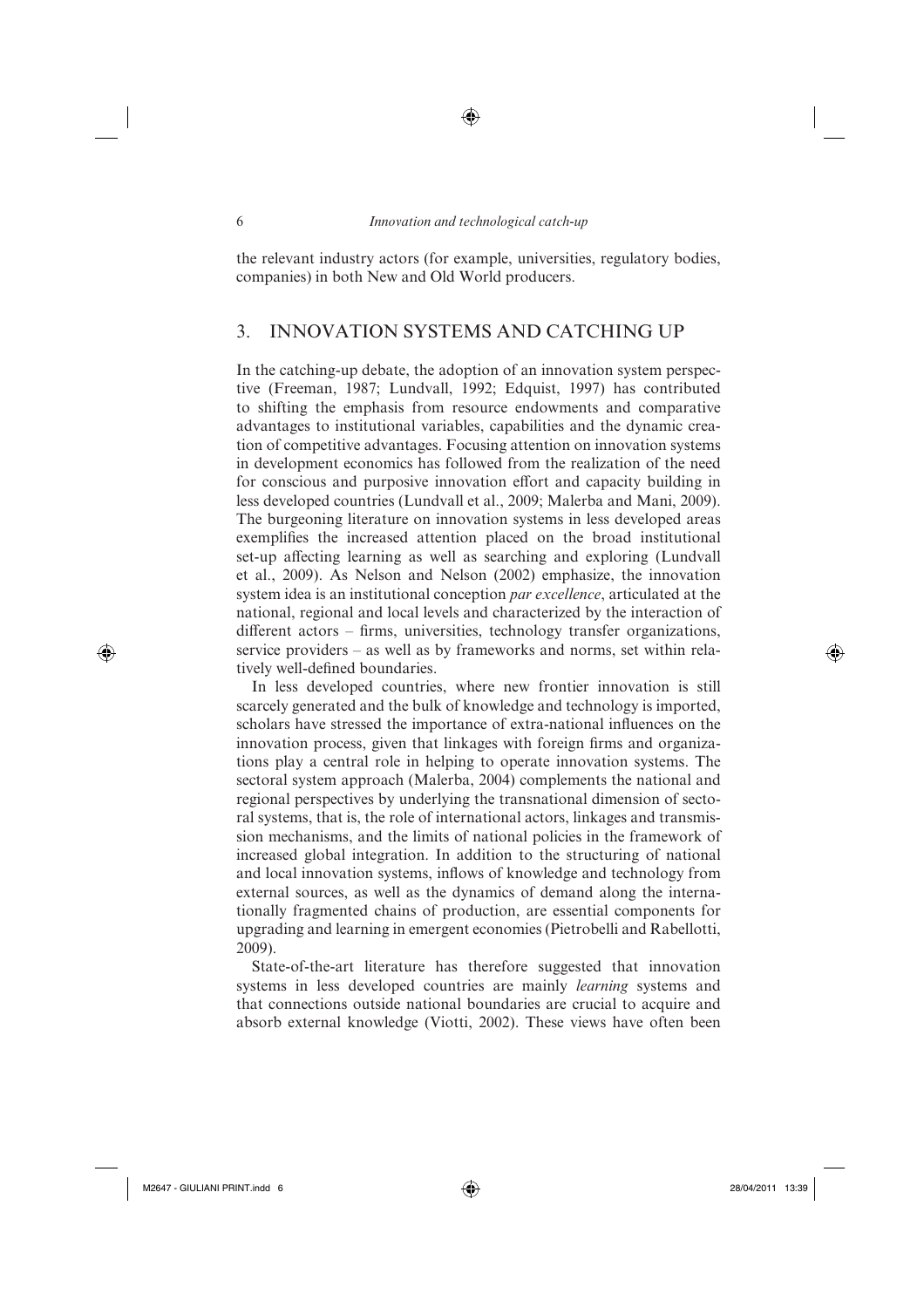$\mathscr{L}$ 

complemented by a widespread acknowledgment of the weaknesses of developing countries' innovation systems (for example, Intarakumnerd et al., 2002; Aubert, 2004). Nevertheless, this idea has recently been debated (Lundvall et al., 2009), and in this book we aim to contribute to the current debate by providing new empirical evidence about how firms and other organizations in the wine industry have in fact created successful innovation systems that have permitted the production of innovative and high-value products. We show that connections with global pipelines of technological knowledge have been significant in wine catch-up countries. Most of them run through international experts, such as consultant winemakers, and star scientists who play a role in spreading global knowledge on methods of production and ideas for product innovations in the domestic industry. Connections to consultants are common in advanced as well as in emerging countries' wine producers, showing that globalization in some instances has been an opportunity to access knowledge and technology rather than a threat for the latter countries. With regard to researchers, we show a rapidly increasing participation of catching-up countries in international research networks.

At the domestic level, the book illustrates how, in the new international context, old institutions, such as extension agencies, were forced to enter into a restructuring process, which transformed them into knowledge facilitators that enhance the formation of local social capital. At the country level, the growing engagement of public and private actors, often in partnership, has led to the development of supportive industrywide institutions. Remarkable examples can be found in some New World countries, such as South Africa and Australia, where two bodies funded by producer levies (respectively, Winetech and the Grape and Wine Research and Development Corporation) have contributed to creating public goods in the form of research and development (R&D) promotion, and in so doing they have enhanced local wineries' innovation activity.

## 4 INNOVATION SYSTEMS AND THE ROLE OF SCIENCE, UNIVERSITIES AND RESEARCHERS

Within innovation systems, firms are the key actors in the innovation and learning processes, but an essential role is also played by other institutions and organizations and by the interactions taking place among them. The literature on innovation systems in less developed countries has mainly focused on the importance of organizations dealing with technology diffusion and extension, which have been considered as key in these contexts, given the nonexistence and/or the weakness of science and technology

⊕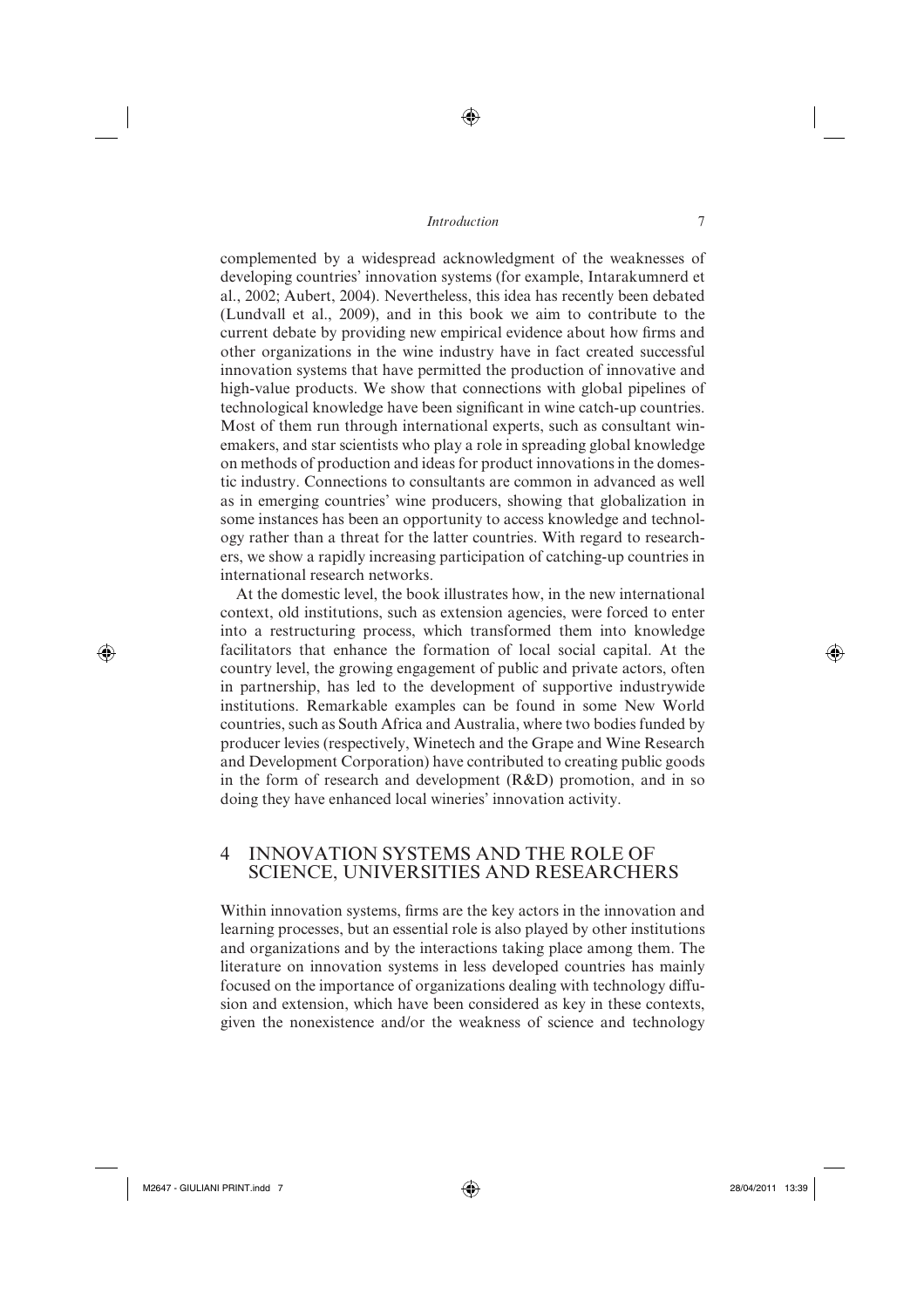organizations (Lundvall et al., 2009). Nevertheless, in many developing countries increasing attention is being paid to the role that might be played by actors such as universities and public research organizations (PROs) – an awareness that stems from the strengthening of ties among science, technology and innovation in many industries – and also beyond those sectors traditionally defined as knowledge intensive. The contribution to economic development of science and research conducted at universities and PROs has been recognized by Mazzoleni and Nelson (2007) as one of the key elements of past and recent experiences of catching up.

Literature comparing the scientific and research productivity of advanced economies (for example, the USA versus Europe) as well as their institutional underpinnings has flourished in recent years, showing how different institutional contexts and policy models enable countries to reduce the gap with the frontier (Etzkowitz and Leydesdorff, 2000; Dosi et al., 2006). Instead, as pointed out by Mazzoleni (2008), a good understanding of the contribution and the functioning of research organizations in less developed countries is still far away. In fact, in backward countries it is widely disputed whether they should invest in tertiary education and whether universities and PROs should be encouraged to undertake advanced research. Nonetheless, it is less controversial that research organizations are necessary to support the development of indigenous capabilities and to build a national absorptive capacity (Albuquerque, 2004; Brundenius et al., 2009).

This is particularly true in the agricultural field where there is a need to undertake research and develop knowledge and technologies suited to the specific conditions of each country and region (Vessuri, 1990; Albuquerque, 2004). In agriculture, imported technologies need to be adapted to the local climate, soil conditions and other biophysical characteristics. Moreover, research issues addressed in temperate zones, where developed countries are generally located, are not necessarily the most relevant in tropical climates. A case in point is viticulture, where for example irrigation issues matter considerably more for wine growers in the South than for those in the North; similarly, plagues and viruses as well as soil conditions differ from country to country. This implies that accessing foreign sources of knowledge is important; nevertheless, in order to fully exploit the potential development of local crops and technology, it must be accompanied by investment in indigenous research, which can spur local technological capabilities and enhance both adoption and adaptation of international discoveries (Pardey and Beintema, 2001; Bernardes and Albuquerque, 2003; Giuliani, 2007). Furthermore, investing in indigenous capabilities is even more urgent today than it was in the past, as tighter international property rights regulations are restricting the opportunities

⊕

⊕

 $\mathscr{L}$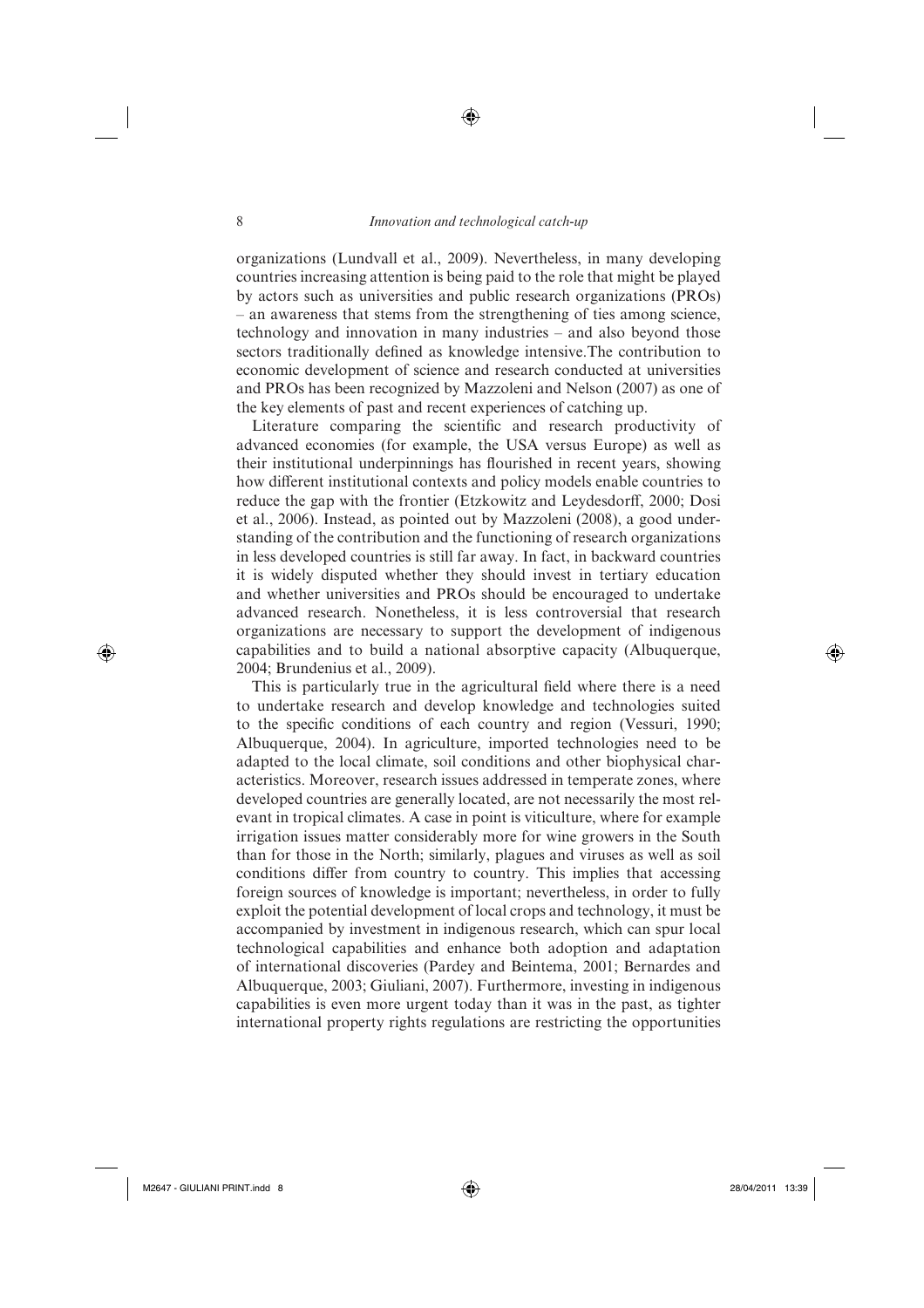$\mathscr{L}$ 

for less developed countries to tap into international public knowledge (Mazzoleni and Nelson, 2007).

The wine sector represents a very interesting case in which to investigate whether the economic catch-up (if not forging ahead) is associated with a similar catch-up process in scientific capabilities. The evidence presented in this book clearly shows that New World countries are closing the gap with the established producers in terms of scientific research. First and foremost, national universities in catching-up countries are important generators of applied science, which is critical for the industry. Second, university researchers are not isolated but are part of a global knowledge network formed by academic scholars worldwide, who carry out research on wine-related topics, ranging from biotechnology to agronomics, chemistry and mechanical engineering. We show that scientists involved in wine-related research in the wine-producing latecomers have considerably expanded their participation in the international scientific community over the past 10 years: not only have they increased co-publications with peers in the Old World, but increasingly they have established research linkages with colleagues at universities in other New World countries. This evidence clearly points on the one hand to the growing importance of such countries as a source of scientific knowledge, and, more importantly, on the other it suggests that they are capable of setting their own research priorities and in doing so of influencing the international scientific agenda. Finally, we show that by tapping into international scientific knowledge, a few talented university researchers act as bridging agents and contribute to channelling international knowledge towards the domestic wine industry.

## 5 THE STRUCTURE OF THE BOOK

The book is structured in two parts. Part I investigates catching up undertaken by some New World producers, stressing the role played by scientific research and innovation in this process. Part II focuses on some of the main drivers of catch-up: universities and researchers, firms and supporting institutions.

In Chapter 2, Cusmano, Morrison and Rabellotti illustrate the significant discontinuities in both technologies and market demand that favored the emergence to the global stage of the New World producers. The interplay between national features and sector-specific dynamics, which emerges at the global level, is interpreted through the conceptual framework of the sectoral system of innovation (SSI) approach. The transformations that occured in the wine industry are explained as a tale of co-evolution on the demand and supply sides, which has led to the

⊕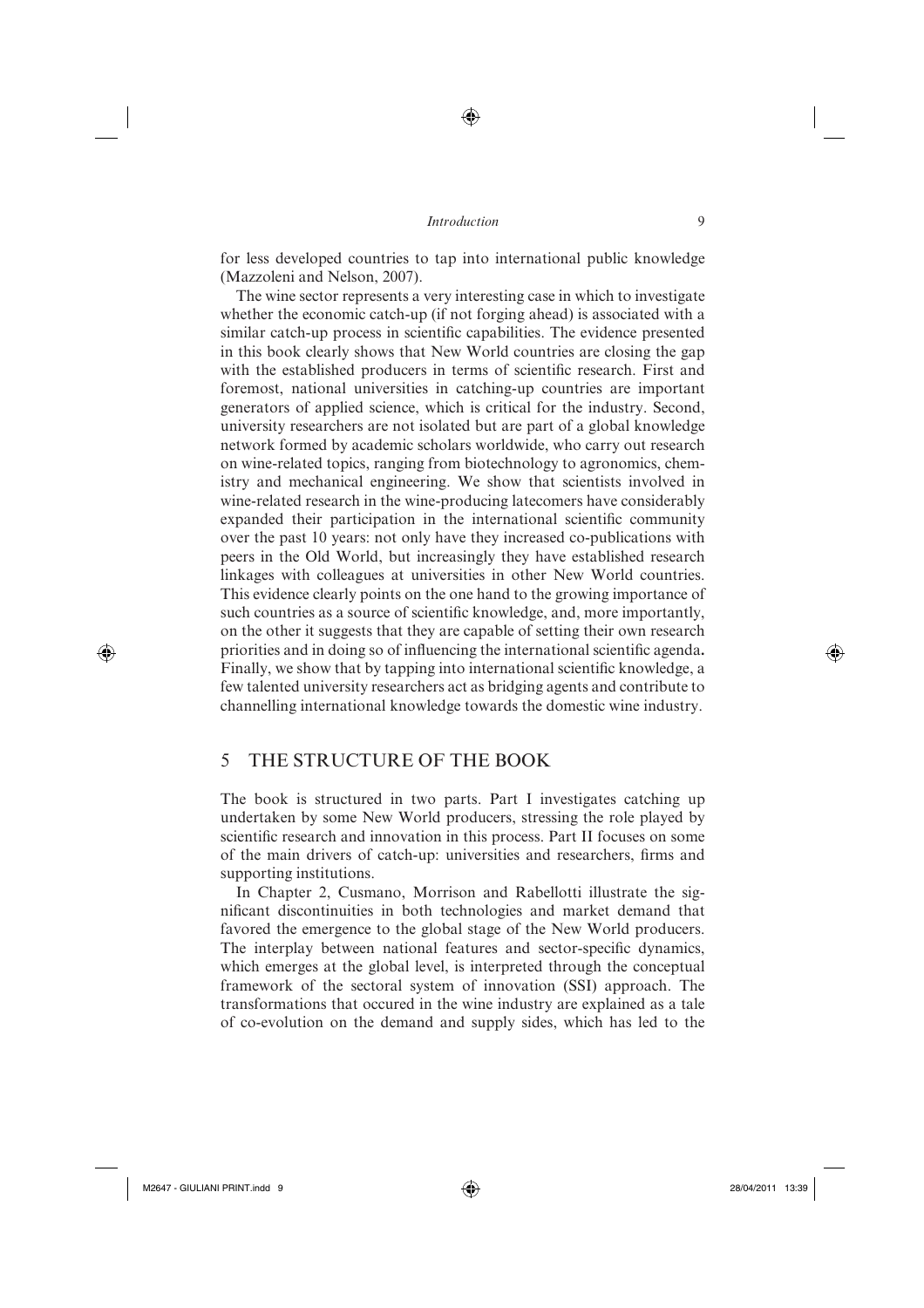$\mathscr{L}$ 

emergence of a novel, knowledge-based, market-driven model, challenging the producer-driven approach of incumbents. The chapter shows that emerging countries with diverse institutional models and innovation strategies actively participate in the process of technological modernization and product standardization. These newcomers in the wine sector have responded particularly effectively to changes in demand, aligning emerging scientific approaches with institutional-building efforts and successful marketing strategies.

In Chapter 3, Cassi, Morrison and Rabellotti investigate the scientific performance, measured in terms of number of publications, of the successful latecomers in the global wine market. In addition, based on the analysis of co-authorships, the chapter explores to what extent the scientific wine community has become global, and in particular whether Argentina, Chile and South Africa undertake international linkages within the scientific and research system. Finally, analyzing the network of co-authorships, attention focuses on the structure of the national research systems in these three countries for highlighting the distinct roles played by PROs, universities and the industry in the existing domestic and international links.

In Chapter 4, Anderson focuses is on Australia's wine industry, which has been through major structural changes over the past six decades and has grown especially rapidly since the early 1990s. Investments in generic promotion and in grape and wine  $R \& D$  have been significant features of the industry throughout that period, and have grown in importance following the formation in the early 1990s of the Australian Wine Export Council and the Grape and Wine R&D Corporation, which coordinates the investing of grape grower and winemaker national levies and matching federal government funding. This chapter assesses the role that the innovation system has played in the industry's recent growth and concludes by speculating on the scope for more diversification and attention to regional diversities in the promotion and R&D strategies in the future of the Australian wine industry.

Part II investigates the main drivers of the catching-up process, and in Chapter 5 the focus is on universities in emerging regional innovation systems. According to Kunc and Tiffin, universities have the ability to understand existing technologies, maintain connections with external networks and are usually the main, if not the only, regional knowledge source. In order to fulfil their role, universities have to provide for a qualified workforce, locally adapted research, appropriate services and technologies for their regional stakeholders. The chapter proposes a set of measures for analyzing the involvement of universities in the development of their regional systems of innovation, applying it to investigate two universities located in two important wine regions in Argentina and Chile.

⊕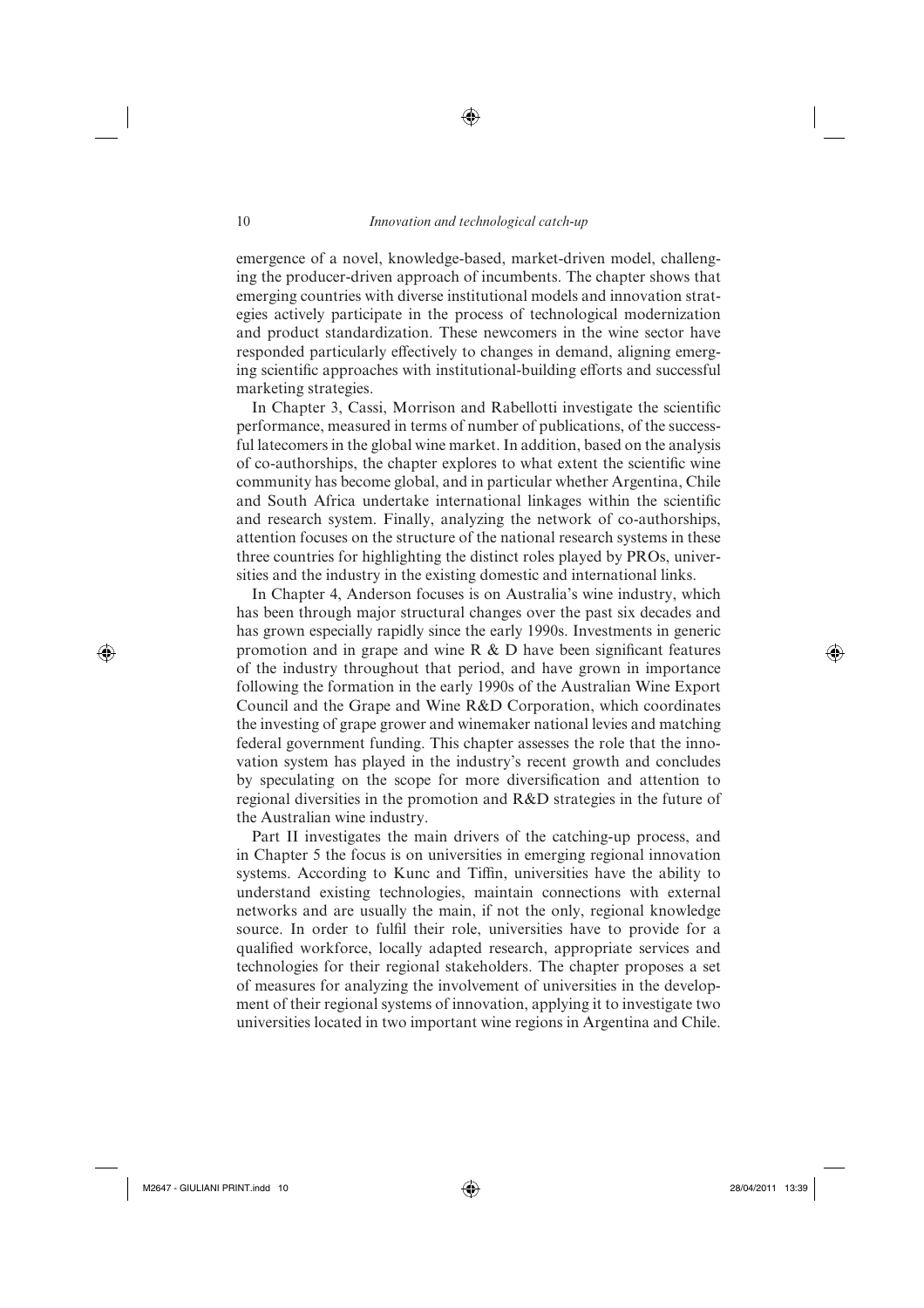$\mathscr{L}$ 

The results suggest that the investigated wine regions follow two different development paths: in the case of Chile, exogenous sources of knowledge, such as foreign consultants, prevail with respect to those related to the local university, while in Argentina there are strong linkages between the university and the local companies, facilitating the circulation of knowledge from endogenous sources.

Chapter 6 focuses on the wine industry in Argentina, and McDermott and Corredoira examine a case regarding the institutional evolution of the country's wine industry. They show how the impressive catching-up process of the Mendoza wine industry is due to a large extent to a local institutional renovation, which has led to the emergence of a new generation of public–private institutions (PPIs). Because of their governance properties, the PPIs helped reshape both policy and inter-firm networks as well as improve firm access to a variety of knowledge resources. In turn, their unique survey data and statistical analysis suggest that firms improved their product upgrading because of the ways in which PPIs acted as social and knowledge bridges among previously isolated producer communities.

In Chapter 7, Giuliani and Rabellotti investigate the role that universities play in channeling international scientific knowledge into the Chilean and South African wine industries. Universities are critical actors for catching up and, within universities, the links of individual researchers with international research networks appear to be critical channels for directing external scientific knowledge into the local economy. The authors investigate the characteristics of such 'bridging researchers' and find that they are significantly more 'talented' than the average, both because they publish more in international journals and/or because they have received awards for their academic work. The authors suggest that this result may have significant policy implications, as policies aimed at strengthening the skills of these researchers should be welcomed in catching-up industries.

In Chapter 8, Lorentzen studies innovation in the wine industry of the Western Cape Province in South Africa. The focus of this chapter is on the nature and role of linkages between relevant actors in the wine sector as well as on the knowledge flows such interactions facilitate, in order to understand the relationship between the knowledge infrastructure and those linkages on the one hand and innovation on the other. It also raises the issue of spatial proximity, namely whether being close to one another is a necessary condition for such knowledge exchange. Finally, the question addressed is what, if anything, policy has to do with this being a success story.

In Chapter 9, Giuliani, Morrison and Rabellotti summarize the main findings of the book, drawing some lessons from the rich and varied

⊕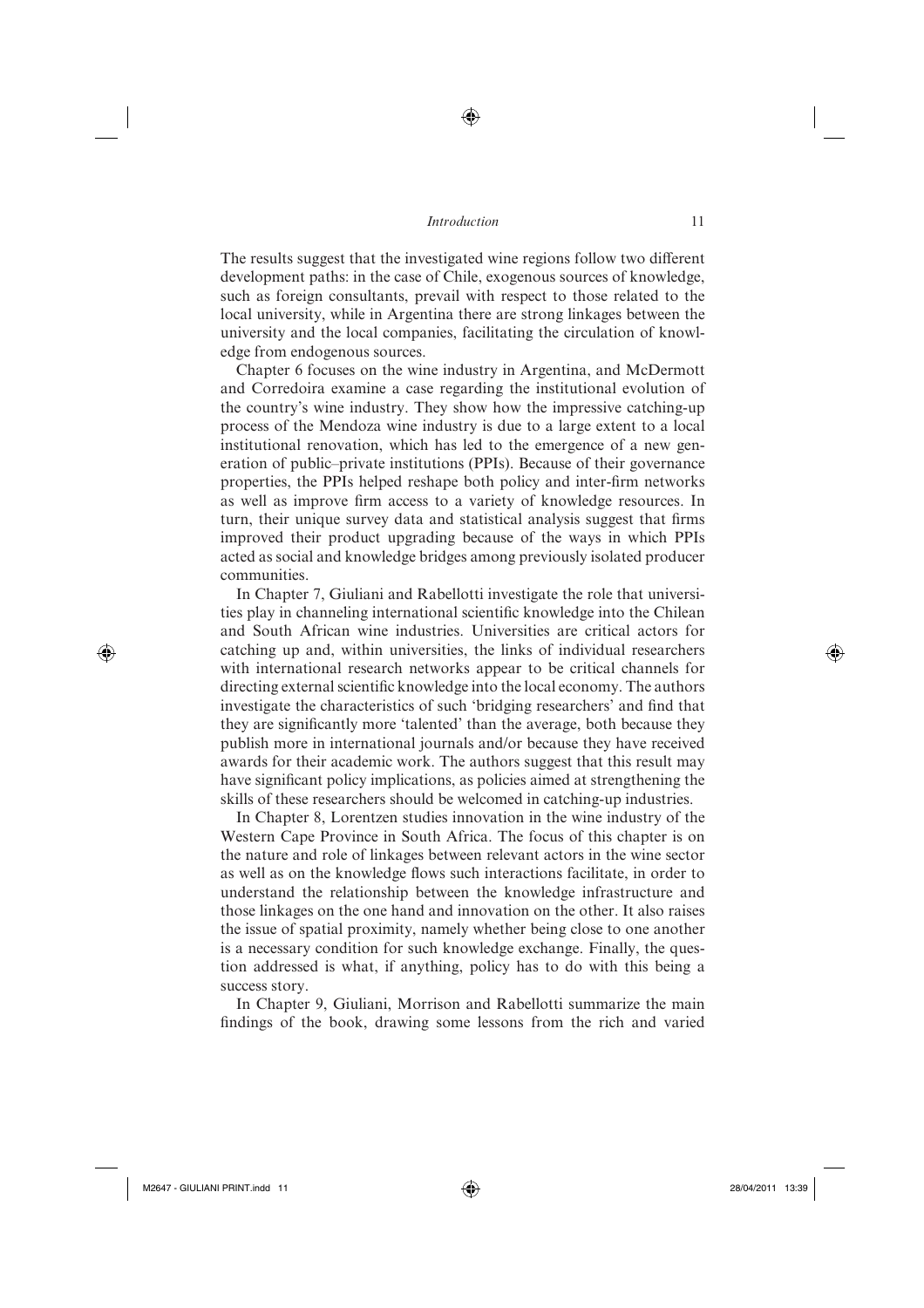$\mathscr{L}$ 

empirical evidence collected. Skills, access to external knowledge, domestic research and innovation capability and networking between public and private actors are identified as the key drivers of the catching-up process successfully undertaken by some emerging countries in the wine sector. Finally, policy implications are discussed and an open agenda for future research is proposed.

### **NOTE**

1. *Terroir* is a French term used to denote the special characteristics of an agricultural site, in terms of soil, weather conditions and farming techniques, each contributing to the unique qualities of the wine.

#### REFERENCES

- Abramovitz, M. (1986), 'Catching up, forging ahead, and falling behind', *Journal of Economic History*, **46** (2), 385–406.
- Albuquerque, E. (2004), 'Science and technology systems in less developed countries', in H. Moed, W. Glänzel and U. Schmoch (eds), *Handbook of Quantitative Science and Technology Research*, Dordrecht, the Netherlands: Kluwer Academic, pp. 759–78.
- Altenburg, T., H. Schmitz and A. Stamm (2008), 'Breakthrough? China's and India's transition from production to innovation', *World Development*, **36** (2), 325–44.
- Aubert, J.E. (2004), 'Promoting innovation in developing countries: a conceptual framework', World Bank, accessed September 2010 at http://info.worldbank. org/etools/docs/library/137729/0-3097AubertPaper%5B1%5D.pdf.
- Bell, M. and K. Pavitt (1993), 'Technological accumulation and industrial growth: contrasts between developed and developing countries', *Industrial and Corporate Change*, **2** (2), 157–210.
- Bernardes, A. and E.M. Albuquerque (2003), 'Cross-over, thresholds, and interactions between science and technology: lessons for less-developed countries', *Research Policy*, **32** (5), 867–87.
- Brundenius C., B.-A. Lundvall and J. Sutz (2009), 'The role of universities in innovation systems in developing countries: developmental university systems – empirical, analytical and normative perspectives', in B-A. Lundvall, K.J. Joseph, C. Chaminade and J. Vang (eds), *Handbook of Innovation Systems and Developing Countries – Building Domestic Capabilities in a Global Setting*, Cheltenham, UK and Northampton, MA, USA: Edward Elgar Publishing, pp. 311–33.
- Dosi, G., P. Llerena and M. Sylos Labini (2006), 'The relationships between science, technologies and their industrial exploitation: an illustration through the myths and realities of the so-called "European Paradox"', *Research Policy*, **35** (10), 1450–64.
- Edquist, C. (ed.) (1997), *Systems of Innovation: Technologies, Institutions and Organisations*, London: Pinter.

⊕

M2647 - GIULIANI PRINT.indd 12 28/04/2011 13:39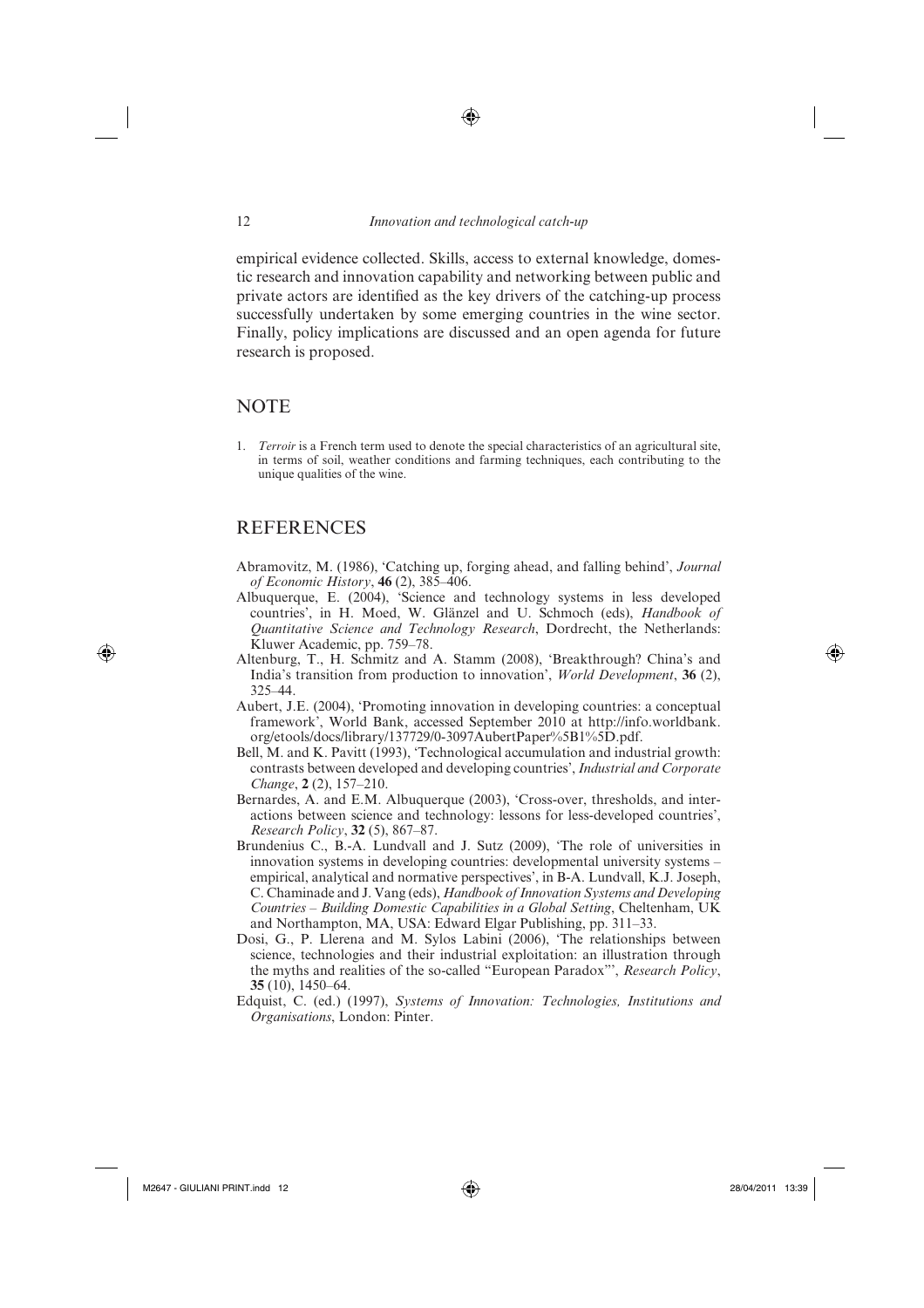$\mathscr{L}$ 

- Etzkowitz, H. and L. Leydesdorff (2000), 'The dynamics of innovation: from national systems and "mode 2" to a triple helix of university–industry–government relations', *Research Policy*, **29** (2), 109–23.
- Freeman, C. (1987), *Technology Policy and Economic Performance: Lessons from Japan*, London: Pinter.
- Giuliani, E. (2007), 'The wine industry: persistence of tacit knowledge or increased codification? Some implications for catching-up countries', *International Journal of Technology and Globalisation*, **3** (2/3), 138–54.
- Hobday, M. (1995), *Innovation in East Asia: The Challenge to Japan*, Aldershot and Brookfield, VT, USA: Edward Elgar.
- Intarakumnerd, P., P. Chairatana and T. Tangchitpiboon (2002), 'National innovation system in less successful developing countries: the case of Thailand', *Research Policy*, **31** (8–9), 1445–57.
- Kim, L. (1997), *Imitation to Innovation: The Dynamics of Korea's Technological Learning*, Boston, MA: Harvard Business School Press.
- Lall, S. (1992), 'Technological capabilities and industrialization', *World Development*, **20** (2), 165–86.
- Lee, K. and C. Lim (2001), 'Technological regimes, catching-up and leapfrogging: !ndings from the Korean industries', *Research Policy*, **30** (3), 459–83.
- Lundvall, B.-A. (1992), *National Systems of Innovation: Towards a Theory of Innovation and Interactive Learning*, London: Pinter.
- Lundvall, B.-A., K.J. Joseph, C. Chaminade and J. Vang (eds) (2009), *Handbook of Innovation Systems and Developing Countries: Building Domestic Capabilities in a Global Setting*, Cheltenham, UK and Northampton, MA, USA: Edward Elgar.
- Malerba, F. (ed.) (2004), *Sectoral Systems of Innovation: Concepts, Issues and Analyses of Six Major Sectors in Europe*, Cambridge: Cambridge University Press.
- Malerba, F. and S. Mani (eds) (2009), *Sectoral Systems of Innovation and Production in Developing Countries: Actors, Structure and Evolution,* Cheltenham, UK and Northampton, MA, USA: Edward Elgar.
- Mazzoleni, R. (2008), 'Catching up and academic institutions: a comparative study of past national experiences', *Journal of Development Studies*, **44** (5), 678–700.
- Mazzoleni, R. and R. Nelson (2007), 'Public research institutions and economic catch-up', *Research Policy*, **36** (10), 1512–28.
- Mytelka, L. (2004), 'Catching up in new wave technologies', *Oxford Development Studies*, **3** (3), 389–405.
- Nelson, R.R. and K. Nelson (2002), 'Technology, institutions, and innovation systems, *Research Policy*, **31** (2), 265–72.
- Nelson, R.R. and B.N. Sampat (2001), 'Making sense of institutions as a factor shaping economic performance', *Journal of Economic Behavior and Organization*, **44** (1), 31–54.
- Niosi, J. and S. Reid (2008), 'Biotechnology and nanotechnology: sciencebased enabling technologies as windows of opportunity for LDCs?', *World Development*, **35** (3), 426–38.
- Pardey, P.G and N.M. Beintema (2001), *Slow Magic: Agricultural R&D a Century After Mendel*, Washington, DC: International Food Policy Research Institute.
- Perez, C. (1986), 'New technologies and development', in C. Freeman and B.-A. Lundvall (eds), *Small Countries Facing the Technological Revolution*, London: Pinter, pp. 85–97.

⊕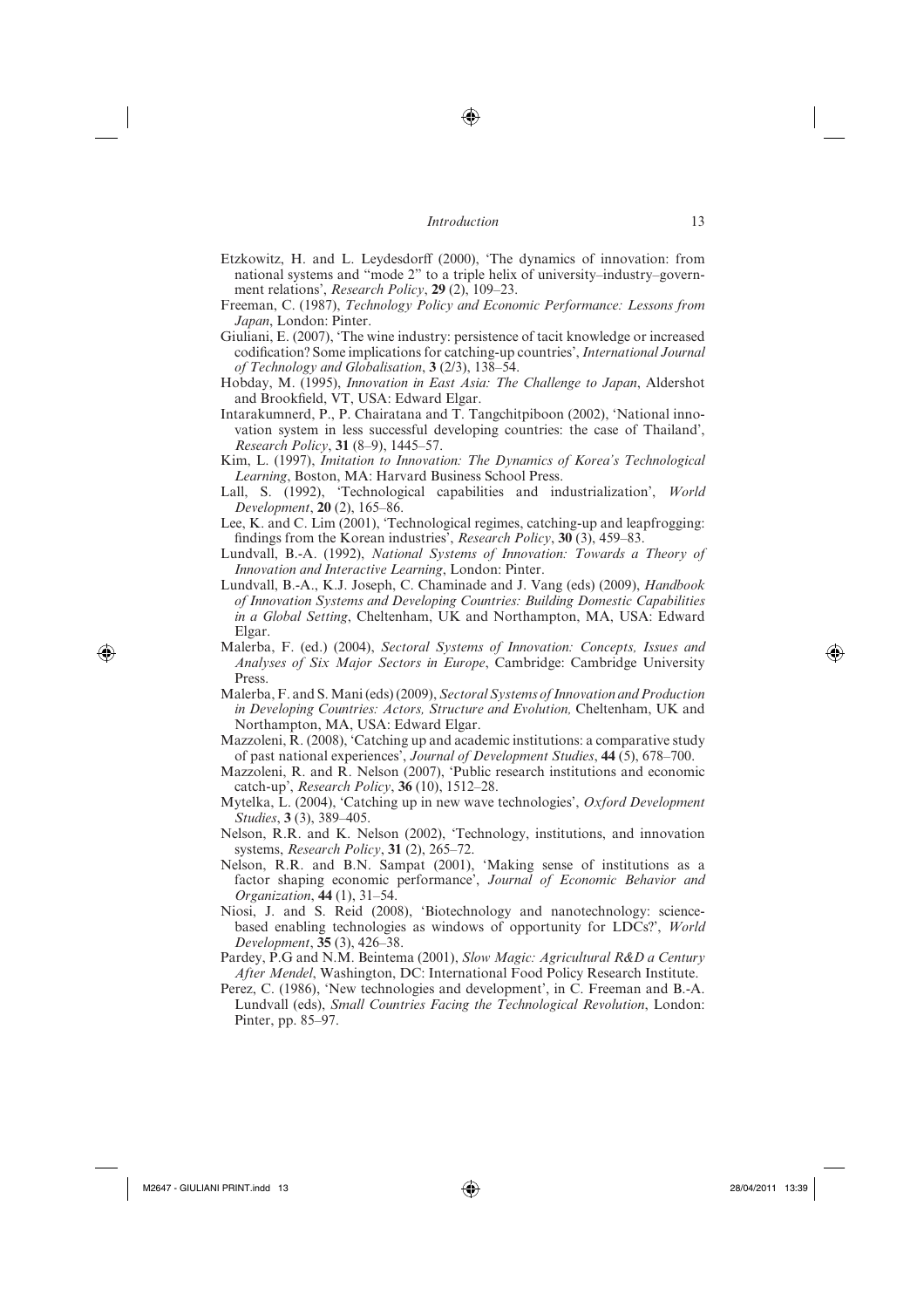$\mathscr{L}$ 

- Perez, C. and L. Soete (1988), 'Catching up in technology: entry barriers and windows of opportunity', in G. Dosi, C. Freeman, R.R. Nelson, G. Silverberg and L. Soete (eds), *Technical Change and Economic Theory*, London: Pinter, pp. 458–79.
- Pietrobelli, C. and R. Rabellotti (2009), 'The global dimension of innovation systems – Linking innovation systems and global value chain', in B-A. Lundvall, K.J. Joseph, C. Chaminade and J. Vang (eds), (2009), *Handbook of innovation systems and developing countries – Building Domestic Capabilities in a Global Setting*, Cheltenham, UK and Northampton, MA, USA: Edward Elgar Publishing, pp. 214–40.
- Solow, R.M. (1956), 'A contribution to the theory of economic growth', *Quarterly Journal of Economics*, **70**, 65–4.
- Vessuri, H.M.C. (1990), 'O inventamos o erramos: the power of science in Latin America', *World Development*, **18** (11), 1543–53.
- Viotti, E.B. (2002), 'National learning systems: a new approach on technological change in late industrialising economies and evidence from the cases of Brazil and South Korea', *Technological Forecasting & Social Change*, **69** (7), 653–80.

 $\bigoplus$ 

 $\bigoplus$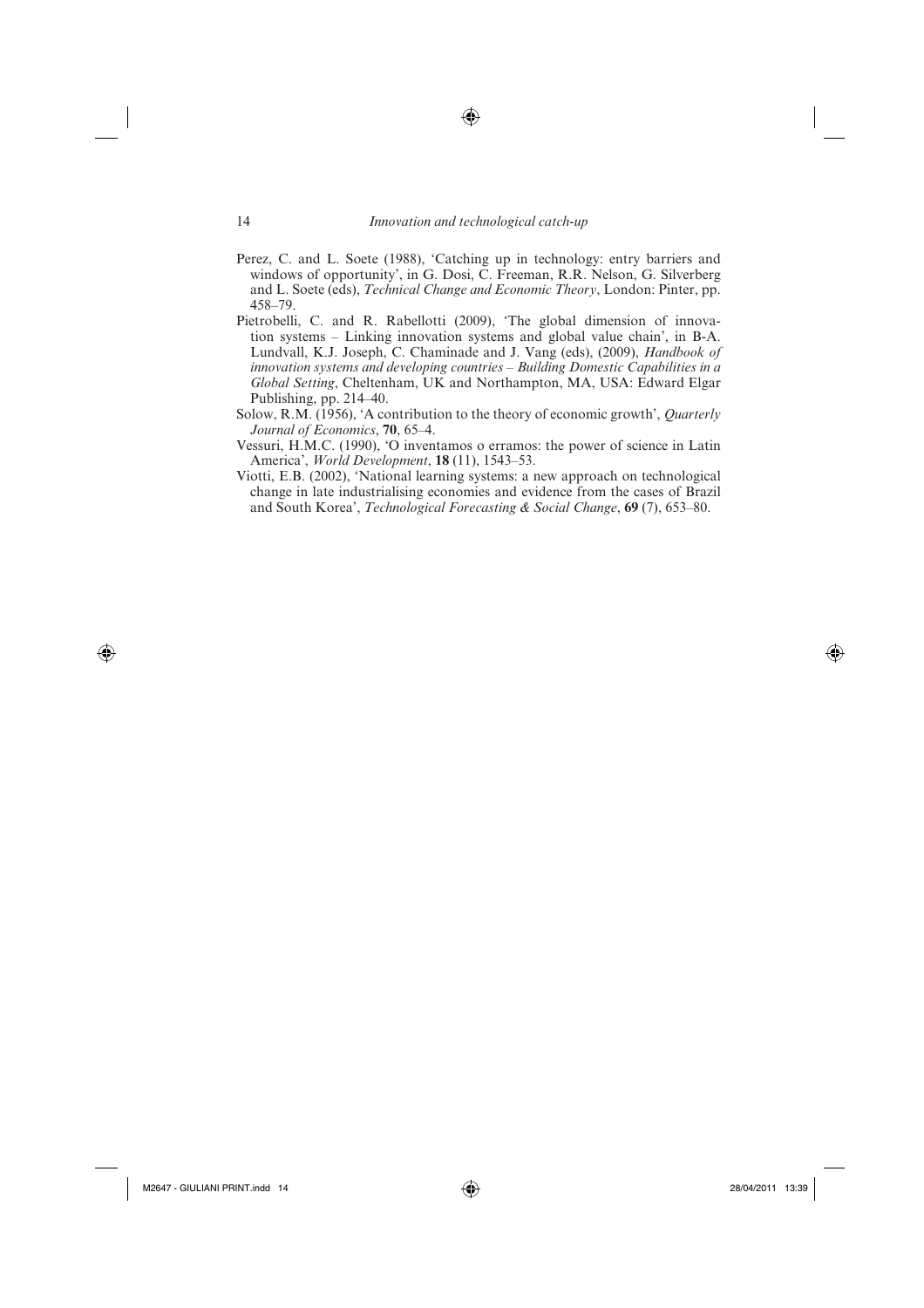PART I

Catching up in the wine industry

 $\bigoplus$ 

M2647 - GIULIANI PRINT.indd 15 28/04/2011 13:39

 $\bigoplus$